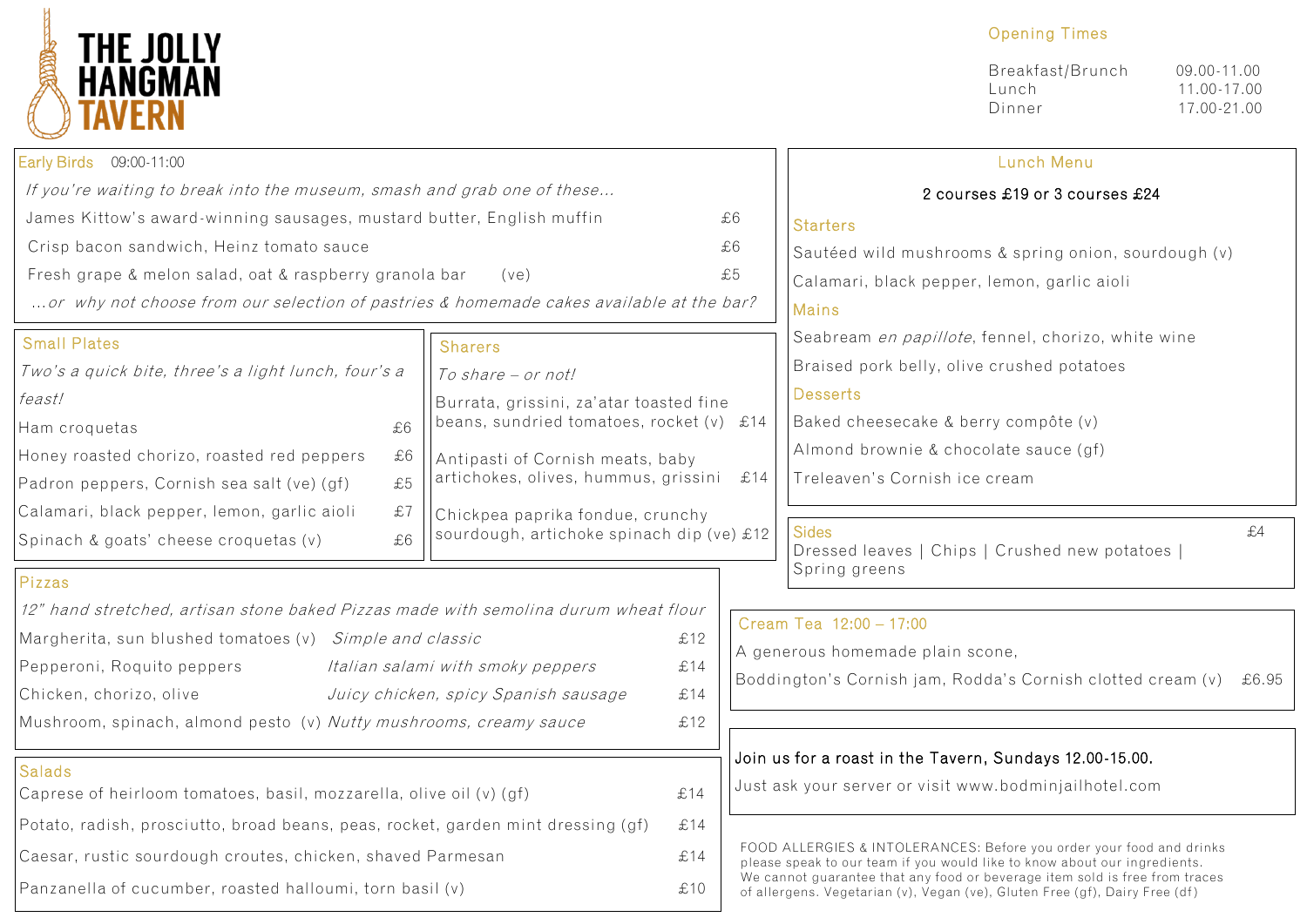| Draft beer & cider                        | abv     |       | Pint |
|-------------------------------------------|---------|-------|------|
| Korev                                     | 4.8%    |       | 6.00 |
| Offshore Pilsner                          | 4.8%    |       | 6.00 |
| Atlantic Pale Ale                         | 4.5%    |       | 5.80 |
| Cold River Cider                          | 4.5%    |       | 6.00 |
|                                           |         |       |      |
| Bottle beer & cider                       |         |       | Btl  |
| <b>Budweiser</b>                          | 4.5%    |       | 4.00 |
| Corona                                    | 4.5%    |       | 4.00 |
| Peroni                                    | 5.0%    |       | 5.00 |
| Doombar                                   | 4.3%    |       | 6.00 |
| Rattler Cyder                             | 6.0%    |       | 6.00 |
| San Miguel Zero                           | $0.0\%$ |       | 3.50 |
|                                           |         |       |      |
| <b>Soft Drinks</b>                        |         |       |      |
| Coke, Diet Coke, Lemonade                 |         | 16oz  | 4.00 |
| Apple, Orange juice                       |         | 16oz  | 4.00 |
| Appletiser                                |         |       | 3.10 |
| Belvoir Elderflower Pressé                |         |       | 3.50 |
| J20 Orange and Passionfruit               |         |       | 3.20 |
| Cornish Still Water                       |         | 750ml | 3.75 |
| Cornish Sparkling Water                   |         | 750ml | 3.75 |
| Orange, Blackcurrant, Lime cordial        |         |       | 0.50 |
|                                           |         |       |      |
| <b>Hot Drinks</b>                         |         |       |      |
| Breakfast, Earl Grey, Herbal Teas         |         |       | 2.45 |
| Americano                                 |         |       | 2.95 |
| Latte, Cappuccino, Flat White, Iced Latte |         |       | 3.45 |
| Double Espresso                           |         |       | 2.00 |
| Hot Chocolate, Mocha                      |         |       | 3.45 |
| Luxury Hot Chocolate                      |         |       | 4.50 |
|                                           |         |       |      |

| Fizz                                        | 125ml |       | Btl   |
|---------------------------------------------|-------|-------|-------|
| Amori Prosecco                              | 8.00  |       | 39.00 |
| Emile Leclère Champagne                     | 15.00 |       | 80.00 |
| White                                       | 175ml | 250ml | Btl   |
| Freedom Cross Chenin Blanc                  | 7.00  | 9.00  | 29.00 |
| Amori Pinot Grigio                          | 7.00  | 9.00  | 29.00 |
| Albariño                                    | 11.00 | 15.00 | 44.00 |
| *wines by the glass also available in 125ml |       |       |       |
| Rosé                                        | 175ml | 250ml | Btl   |

| nuse                                        | 170HH | ZOUITH | - D L L |  |
|---------------------------------------------|-------|--------|---------|--|
| Pato Torrente Cab Rosé                      | 8.00  | 11.00  | 29.00   |  |
| Provence Rosé de Sophie                     | 10.00 | 15.00  | 39.00   |  |
| *wines by the glass also available in 125ml |       |        |         |  |

| Red                                         | 175ml | 250ml | BtI.  |
|---------------------------------------------|-------|-------|-------|
| Las Pampas Malbec                           | 8.00  | 11.00 | 32.00 |
| Domaine du Mage                             | 8.00  | 12.00 | 36.00 |
| Château de Tabuteau                         | 11.00 | 15.00 | 44.00 |
| *wines by the glass also available in 125ml |       |       |       |

## G&T

Tarquin's Dry Cornish Gin & Fever Tree tonic

£6.50 (25ml) or £10.50 (50ml)

Or build your own with our range of Tarquin's gins and Fever Tree tonics… Blood Orange, Rhubarb and Raspberry, Strawberry and Lime, or Blackberry Indian, Slimline, Aromatic, Elderflower, Lemon or Mediterranean tonic

£6.50 (25ml) or £10.5 (50ml)

Tarquin's Sea Dog (Navy Strength) & Fever Tree tonic

£7.70 (25ml) or £12.9 (50ml)